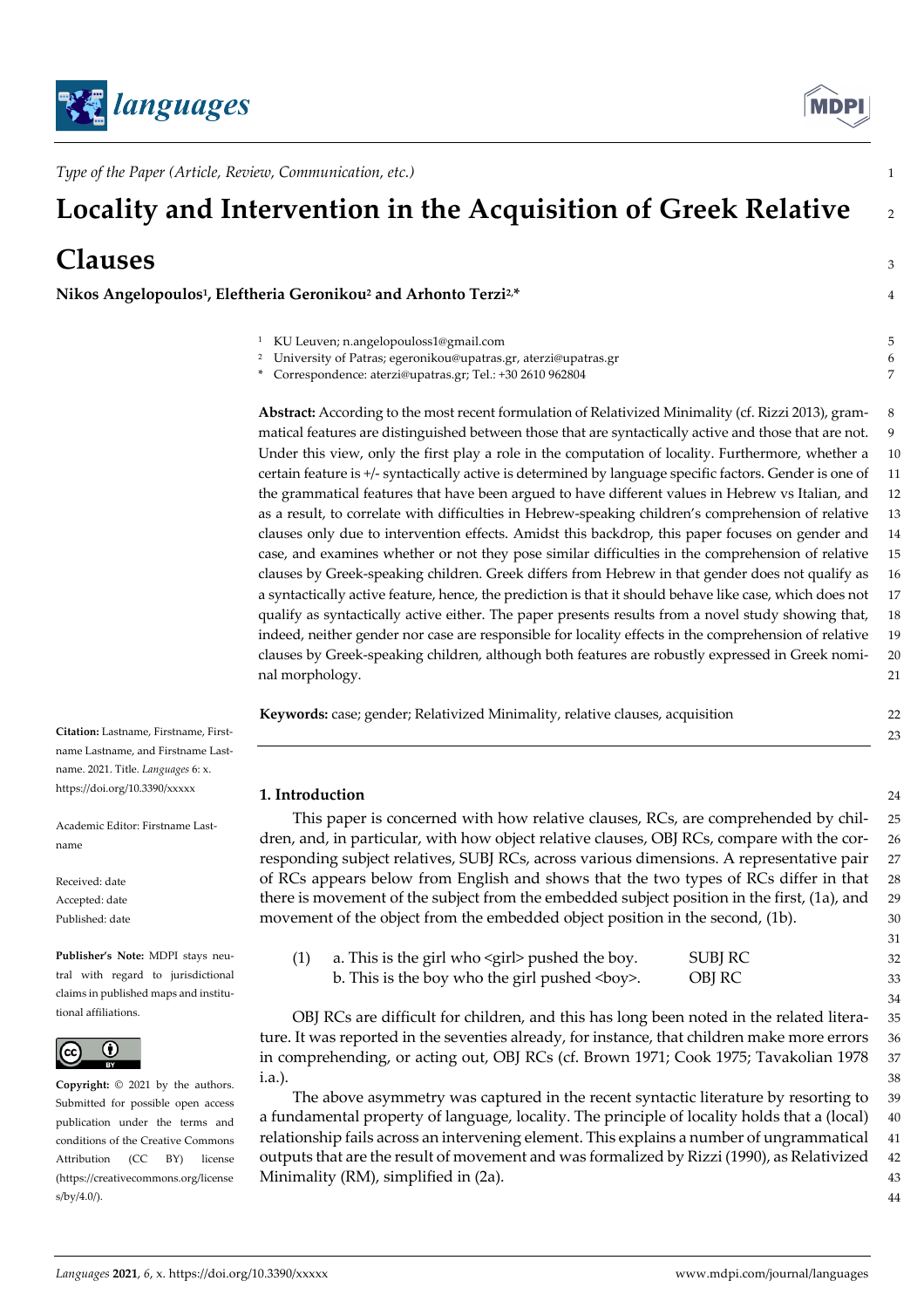61

81

86

| (2) | a. XZY                          |                                                                          | 45   |
|-----|---------------------------------|--------------------------------------------------------------------------|------|
|     |                                 | X and Y cannot be connected by movement (or other local relations) if Z  | - 46 |
|     |                                 | intervenes between them, and $Z$ is of the same structural type as $X$ . | 47   |
|     | b. *When do you wonder who left | $\sim$ 100 $\sim$                                                        | 48   |
|     |                                 |                                                                          | 49   |

According to RM, a sentence such as (2b) is ungrammatical because in order for it to 51 be properly interpreted, the *wh*-element *when*, (X), must be related to its trace, Y. This re- 52 lation fails, however, because of the intervention of *who*, (Z), which is another element 53 between *when* and its trace, and it is of the same structural type as *when*, as they are both 54 *wh*-elements.<sup>1</sup> 55

In subsequent versions of RM, and in order to capture the observation in Starke 56 (2001) that the elements that are more richly specified, such as *which problem*, can be ex- 57 tracted from the domain of elements that are less richly specified, such as *how*, but not *vice* 58 *versa* (cf. 3a-b), Relativized Minimality was restated, as in (4), to make reference to the 59 features of the elements that are involved (Rizzi 2004, Rizzi 2013 i.a.). 60

| (3) | a.     | ?Which problem do you wonder [how to solve <which problem="">]?</which>             | 62 |
|-----|--------|-------------------------------------------------------------------------------------|----|
|     | b      | *How do you wonder [which problem to solve <how>]?</how>                            | 63 |
|     |        |                                                                                     | 64 |
| (4) |        | Relativized Minimality (revised):                                                   | 65 |
|     |        | in the configuration                                                                | 66 |
|     |        | $X \dots Z \dots Y \dots$                                                           | 67 |
|     |        | A local relation (e.g., movement) cannot hold between $X$ and $Y$ if $Z$ intervenes | 68 |
|     |        | and Z fully matches the specification of X in the relevant morphosyntactic fea-     | 69 |
|     | tures. |                                                                                     | 70 |
|     |        | (Rizzi 2013:34)                                                                     | 71 |
|     |        |                                                                                     | 72 |

This development in syntactic theory obviously carries over to RCs, as they too in- 73 volve movement. As we will see in what follows, the featural approach to locality and the 74 ensuing intervention effects are actually in a position to offer an understanding of the 75 trouble children have with RCs in a much more detailed manner than earlier accounts. 76

In a pioneering article, Friedmann et al. (2009) investigated the RCs of Hebrew-speak- 77 ing children and discovered different performance even within the same type of RCs. In 78 particular, they found that RCs as in (5a) are harder than those in (5b), although they are 79 both OBJ RCs. 80

| (5) | a. Show me the monkey that the boy is hugging < the monkey >. | 82 |
|-----|---------------------------------------------------------------|----|
|     | $[+R]$ $[+NP]$ $[+NP]$                                        | 83 |
|     | b. Show me who the boy is hugging <who>.</who>                | 84 |
|     | $[+R]$ $[+NP]$                                                | 85 |
|     |                                                               |    |

The authors consider the difficulties with (5a) to be the consequence of intervention 87 effects, which RCs as in (5b) are able to escape. Specifically, they hold that the relativized 88 constituents are specified as +R (relativized) and, depending on whether they are lexically 89 restricted as well, namely, on whether the relativized DPs contain an NP (restriction), they 90 might further be specified as +/− NP. Hence, the relativized object, *monkey*, is specified 91 as both  $[+R]$  and  $[NP]$  in (5a), but the relativized object who in (5b), which is known to 92 form what is known as a free relative, is only specified as [+R]. The intervention effects in 93

 $1$  This, among other A' asymmetries, as they are manifested by adults, have also been investigated exte3nsively in the processing psycholinguistics literature (see Frazier & Clifton 1989 for the Active Filler Hypothesis, along with a detailed review of related studies).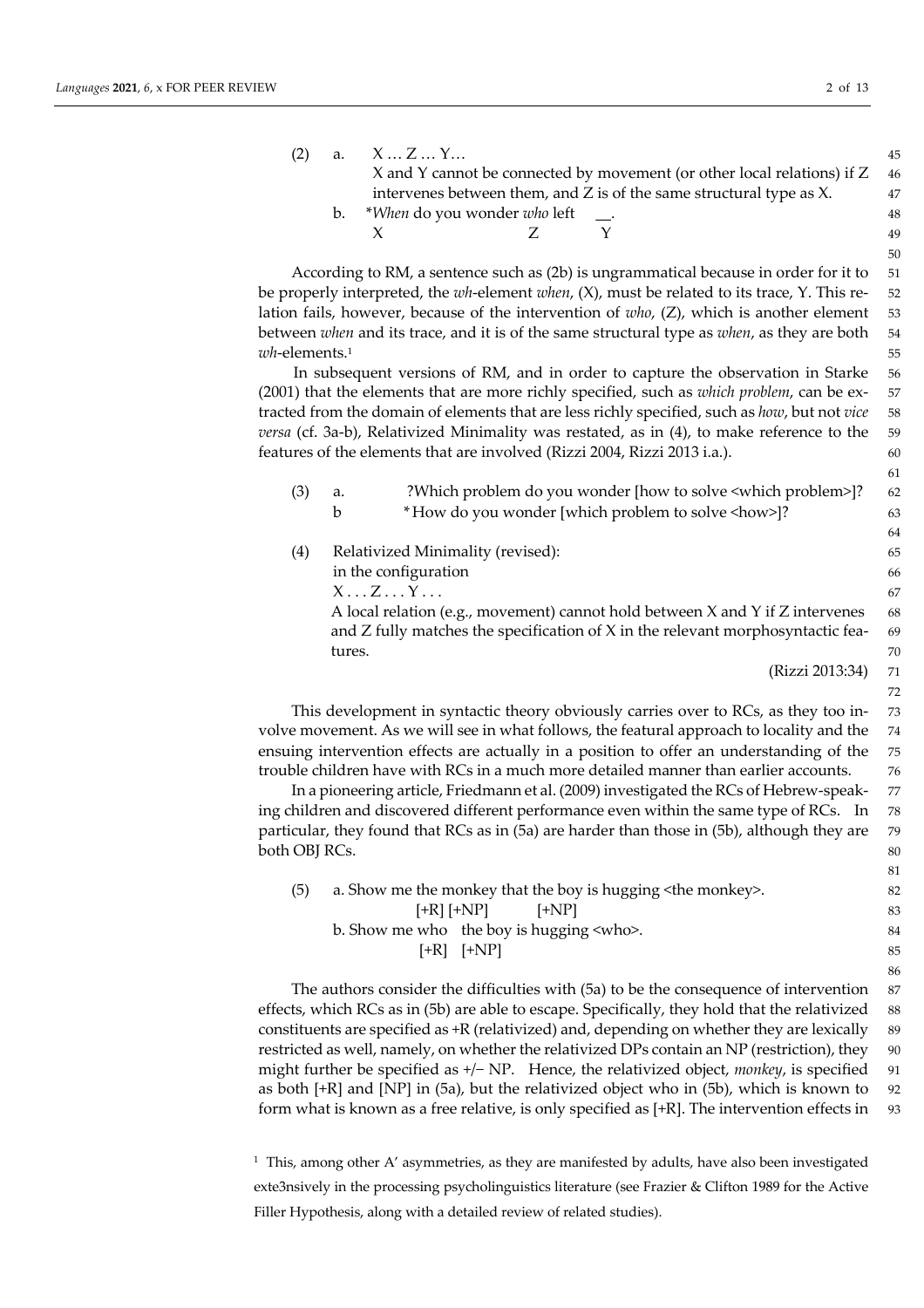(5a) follow from the (partial) structural similarity between the relativized DP and the sub- 94 ject, both of which are specified as [+NP]. On the other hand, *who* and *the boy* in (5b) are 95 not specified for some common feature, hence, no intervention effects arise and no diffi- 96 culties for children either.<sup>2</sup> 97

Varlokosta et al. (2015) confirm the subject/object asymmetries in the comprehension 98 of Greek-speaking children's RCs, and further show that both internal structure and spec- 99 ification of the moved constituent and the intervener affect children's comprehension. 100 The authors do so by focusing on free and restrictive RCs, as well as on *wh*-questions, but 101 only the +/− NP specification is considered in their tasks. See also Nerantzini et al. (2014) 102 and Varlokosta et al. (2014) for similar studies with atypical populations. 103

While up to this point the approach to locality had investigated in detail the effects 104 of the +/− NP feature specification on children's *wh*-questions and RCs, it was soon dis- 105 covered that other features may be associated with intervention effects as well. Yet, not 106 all morphosyntactic features may cause such effects, and this is of utmost importance for 107 a theory of locality and intervention in early language. Belletti et al. (2012) studied chil- 108 dren between 3;9 and 5;5, and found that Hebrew OBJ RCs pose additional difficulties if 109 the object and the subject of the RC have the same value for gender, an effect that does not 110 carry over to SUBJ RCs obviously as no element intervenes between the relativized subject 111 and its original position. Contrary to Hebrew, however, Italian children's comprehension 112 of OBJ RCs are not affected by the same gender features of the participating DPs in a sim- 113 ilar manner, constituting the ideal minimal pair to investigate children's behavior on OBJ 114 RCs. The authors claim that the different behavior of children on the OBJ RCs of the two 115 languages is due to the fact that gender is an active morphosyntactic feature only in He- 116 brew. This is because gender is overtly manifestated on the verb in Hebrew, and, most 117 importantly, it belongs to the features that function as attractors of movement of the sub- 118 ject to the specifier of Infl (Shlonsky 1997). This is not the case in Italian, on the other hand, 119 where the verb does not inflect for gender, but only for number and person. Based on 120 these findings, Belletti et al. argue for a version of RM in which locality (and intervention) 121 in children's grammar is computed in terms of the active morphosyntactic features of the 122 participating DPs. It should be noted that similar effects had already been pointed out for 123 the feature number in Italian (Adani 2010), which is also an active morphosyntactic fea- 124 ture, as the verb agrees with the subject in number. Since number is an active feature in 125 very many languages, however, no minimal pairs with respect to number have been in- 126 vestigated, to make the clear point Hebrew and Italian make with respect to gender. This 127 is why we consider the Belletti et al. (2012) study important, and why it constituted the 128 primary motivation for the study we are about to report. 129

# *1.1 The objectives of this study* 131

In light of the view that only a subset of grammatical features, i.e., the active ones, 132 matter for locality and are responsible for intervention effects in early language, this study 133 investigates the role of gender and case in the comprehension of RCs by Greek-speaking 134 children. Furthermore, it also investigates whether case mismatches between the head of 135 the RC and its extraction site are an additional disturbing factor. 136

130

138

139

<sup>2</sup> Friedmann et al. (2009) describe three possible relations between the features of the moved element and the intervener: a) identity of features, b) disjunction, that is, no features in common between the two, and c) inclusion, that is, partial overlap of features, in the sense that the intervener has a subset of the features of the moved element. See also Villata et al. (2016) for evidence from degrees of deviance.

<sup>137</sup>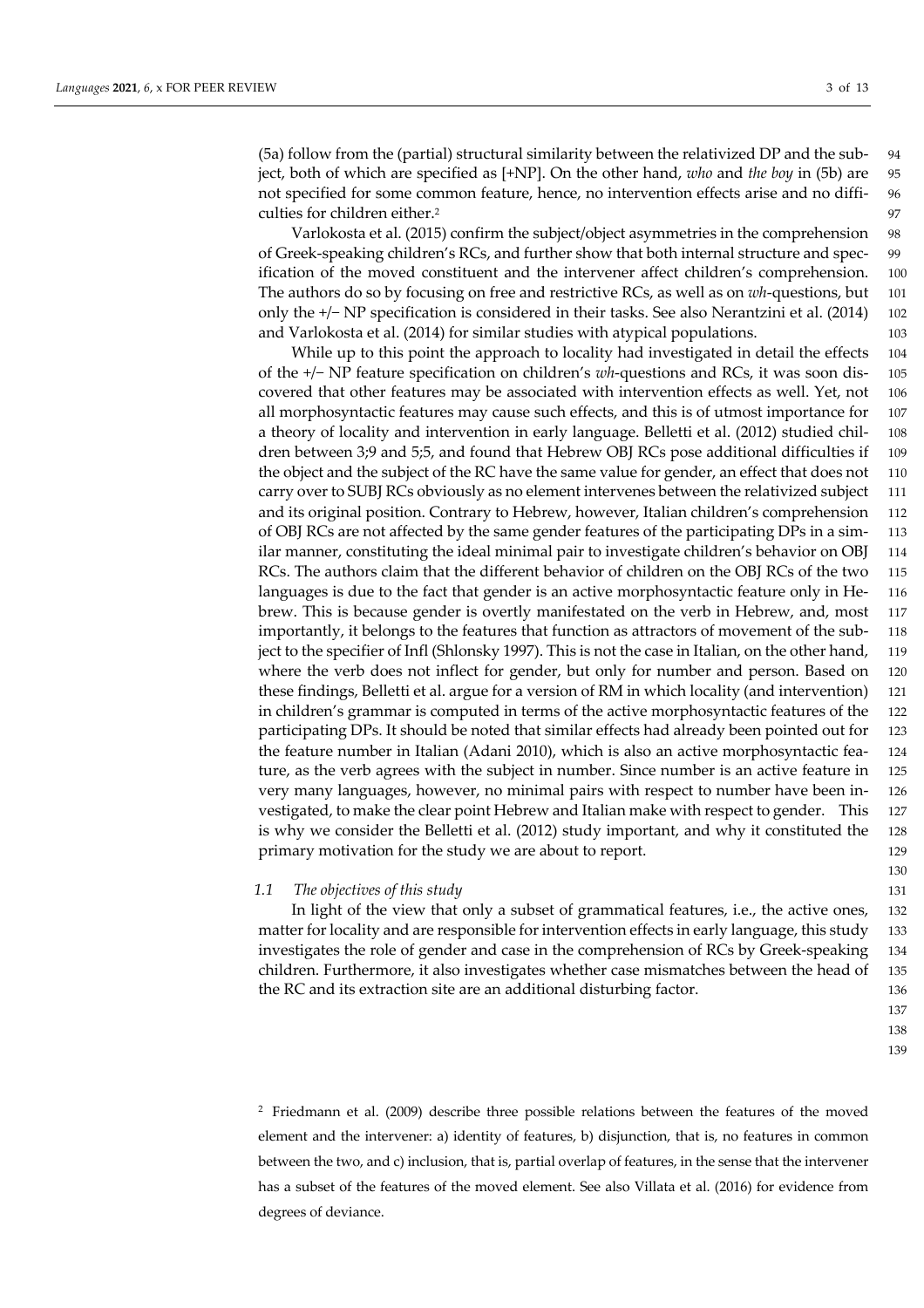# **2. Intervention in Greek RCs** 140

*2.1 Setting the stage: the Greek data* 141 Greek RCs of different types, restrictive or pseudo-relatives, and certain types of 142 complement clauses, are introduced by the invariant item *pu* (see Roussou (2018) and An- 143 gelopoulos (2019) for recent descriptions and analyses of various properties of *pu*). 144 145

| (6) | a. |                                                           | naftis                                  | pu | akoluthi         | 146 |
|-----|----|-----------------------------------------------------------|-----------------------------------------|----|------------------|-----|
|     |    | the.NOM.MASC                                              | sailor.NOM.MASC                         |    | that follows.3SG | 147 |
|     |    | ton                                                       | nearo                                   |    |                  | 148 |
|     |    | the.ACC.MASC                                              | young man.ACC.MASC                      |    |                  | 149 |
|     |    | 'The sailor that follows the young man'<br><b>SUBJ RC</b> |                                         |    |                  |     |
|     | b. | $\left( \right)$                                          | naftis                                  | pu | akoluthi         | 151 |
|     |    | the.NOM.MASC                                              | sailor.NOM.MASC                         |    | that follows.3SG | 152 |
|     |    | $\Omega$                                                  | nearos                                  |    |                  | 153 |
|     |    | the.NOM.MASC                                              | young man.NOM.MASC                      |    |                  | 154 |
|     |    |                                                           | 'The sailor that the young man follows' |    | OBJ RC           | 155 |
|     |    |                                                           |                                         |    |                  |     |

Greek verbs are inflected for person and number, though not for gender, therefore, 157 they resemble Italian verbs, and also crucially differ from Hebrew in this respect. On the 158 other hand, both determiners and the associated nominal constituents are marked with 159 gender (masculine, feminine, or neuter) and case morphology (nominative or accusative 160 in subject and object positions respectively) in Greek. This last difference initiated our in- 161 terest in investigating the effects of case on the RCs of Greek-speaking children, as case 162 has mostly been studied in Hebrew so far in this respect, where case marking takes place 163 via a preposition-like marker that attaches to definite direct objects (Friedman et al. 2017).<sup>3</sup> 164 Studying the effects of gender in Greek is added in order to further evaluate the claim that 165 gender is a feature resulting in intervention effects only when it is syntactically active, a 166 claim based on the contrast between Hebrew and Italian child language, even when it is 167 robustly manifested morphologically on the DP, as is the case of Greek.<sup>4</sup> 168

Turning to the position of the DPs in the Greek RCs, similar considerations hold as 169 for other types of A-bar movement. Concretely, in all kinds of A-bar movement that in- 170 volve the object, the subject of the clause tends to occur post-verbally. This is also shown 171

<sup>3</sup> Hence, what we actually end up having in Hebrew is either i) two DPs without case marking, or ii) one DP without case marking and the other with the Prepositional element *et*.

| (i) | Eize                        |  | pil ha-arie martiv?              |      |                           |
|-----|-----------------------------|--|----------------------------------|------|---------------------------|
|     | which                       |  | elephant the lion wets           |      |                           |
|     |                             |  | (ii) Et eize pil ha-arie martiv? |      |                           |
|     | ACC which elephant the lion |  |                                  | wets | (Friedmann et al. 2017:3) |

It seems to us that therefore, that what we see in (i) are not two DPs (*elephant, lion*) that are specified for the same case feature, but two DPs that are not specified for case. Hence, the need for DPs that are both specified for case (either the same or different), which the current study contributes.

<sup>4</sup> Related to our interest in investigating potential effects of the feature gender in child Greek, although there is no reason to believe that gender is a syntactically active feature in the language, is the fact that it has been found that same gender of the two DPs of OBJ RCs render them significantly more difficult for Broca's aphasics to understand (Terzi & Nanousi 2018). For the beginning of the work on minimality effects in the language of agrammatics, see Garraffa & Grillo (2008) and Grillo (2009). See also Varlokosta et al. (2014) and Nerantzini et al. (2014) for minimality effects and lexical restriction in the language of Greek agrammatics.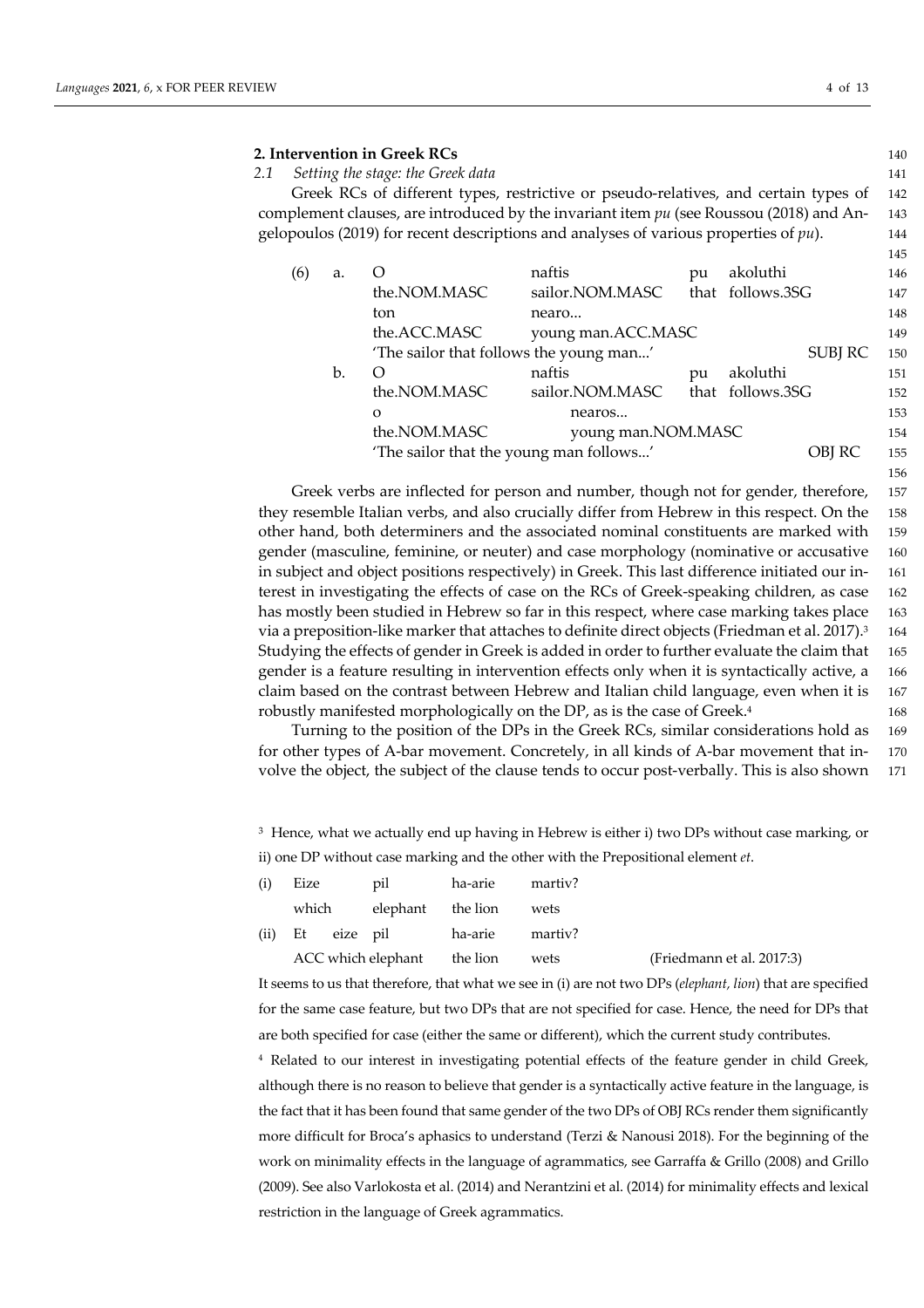in the RC in (6b) where the subject, *o nearos* 'young man', surfaces after the verb. The con- 172 sensus in previous works (see Kotzoglou 2006 for an overview) is that inverted subjects 173 in *wh*-questions occupy a VP-internal or low VP-peripheral position. The postverbal order 174 of the subject arises after V-to-T movement.5 We adopt and extend to RCs this consensus, 175 assuming a VP-internal position for inverted subjects. The exact syntactic position we as- 176 sume for the verb, the subject and the relativized phrase in object RCs, as the one in (6b), 177 is illustrated below: 178

(7)  $[DP O [CP nafti's]$  puc  $[TP a koluthi T] (VP O nearos. \text{NOM} [V' ~~akoluthi~~ V > ~~6 nafti~~ s)]]].$  180

179

(7) is important for our purposes because it shows that subjects in Greek do count as 182 interveners in computing locality in RM terms in the case of OBJ RCs.<sup>6</sup> 183

# *2.2 The study* 185

2.2.1 The participants and brief overview of the study 186

32 typically developing Greek-speaking children, aged 4;3 to 5;3 (mean age 4;9) took 187 part in a picture matching comprehension task. All children were recruited from public 188 kindergartens in Patras. The comprehension tasks they were administered comprised (i) 189 SUBJ RCs and OBJ RCs and (ii) their corresponding transitive active and passive sen- 190 tences. The active sentences were used as a baseline to ensure successful identification of 191 the content of the picture. Our task was designed to come into two versions, which mini- 192 mally differed with respect to case marking (nominative or accusative) on the relativized 193 constituent (subject or object). 194

#### 2.2.2. Experiment Version 1: Nominative marked relativized DPs 196

Version 1 of the study investigated via a picture matching task the comprehension of 197 SUBJ and OBJ RCs with a nominative case marked relativized DP. There were 24 RCs in 198 each category, 12 SUBJ RCs and 12 OBJ RCs, half of which with DPs of the same gender 199 value, either feminine (6RCs) or masculine (6RCs) (RC-Gmatch condition). The other half 200 RCs contained DPs of different gender value (RC-Gmismatch condition). The DPs referred 201 to professions and kinship or other such relations with relatively direct correspondence 202 between grammatical and physical gender. For instance, (8a) illustrates a SUBJ RC: the 203 relativized subject carries the same gender with the object (Gmatch). On the other hand, 204 the gender of the relativized subject is different from the gender specification of the object 205 in (8b) (Gmismatch). (9a) and (9b) illustrate OBJ RCs: the gender of the relativized object 206 is either the same as this of the subject, (9a), or different, (9b). 207

208

209

210

<sup>5</sup> See Alexiadou and Anagnostopoulou (1998) among others for the idea that the verb in Greek is in T.

<sup>6</sup> The following example shows that a subject surfaces after manner adverb, such as *pista* 'obediently.' Manner adverbs are standardly taken to occupy the vP. So, the fact that a subject can follow this adverb suggests that it occupies a vP-internal position, just as shown in (7).

| (i) | O                      | naftis                                             | pu | akoluthi | pista      |
|-----|------------------------|----------------------------------------------------|----|----------|------------|
|     | the                    | sailor.MASC.NOMthat follow.3SG                     |    |          | obediently |
|     | $\Omega$               | nearos                                             |    |          |            |
|     | the young man.MASC.NOM |                                                    |    |          |            |
|     |                        | 'The sailor that the young man follows obediently' |    |          |            |

181

184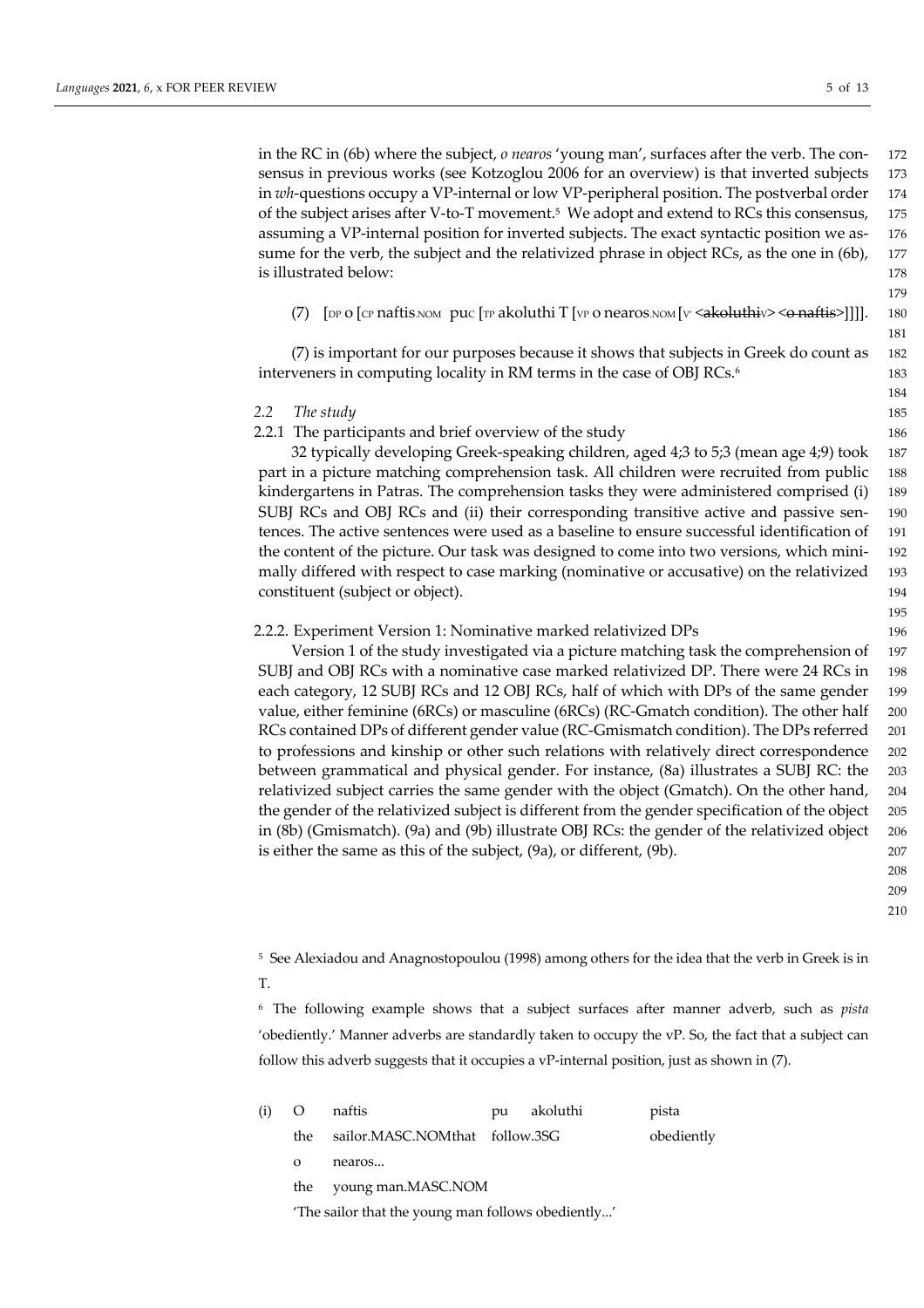| (8) | a. | Edo ine<br>$\Omega$     |                                                                  | kirios                      | pu                      | 211 |
|-----|----|-------------------------|------------------------------------------------------------------|-----------------------------|-------------------------|-----|
|     |    | here is                 | the.NOM.MASC                                                     | man.NOM.MASC                | that                    | 212 |
|     |    | fotografizi             | ton                                                              | magira.                     |                         | 213 |
|     |    | photograph.3SG          | the.ACC.MASC                                                     |                             | cook.ACC.MASC           | 214 |
|     |    |                         | 'Here is the man that photographs the cook'                      |                             | SUBJ RC-Gmatch          | 215 |
|     | b. | Edo ine<br>$\Omega$     |                                                                  | papus                       | pu                      | 216 |
|     |    | here is the.NOM.MASC    |                                                                  | grandpa.NOM.MASC            | that                    | 217 |
|     |    | chirokroti              | łi.                                                              | nifi.                       |                         | 218 |
|     |    | applaud.3SG             | the.ACC.FEM                                                      | bride.ACC.FEM               |                         | 219 |
|     |    |                         | 'Here is the grandpa that applauds the bride.' SUBJ RC-Gmismatch |                             |                         | 220 |
|     |    |                         |                                                                  |                             |                         | 221 |
| (9) | a. | Edo ine<br>$\mathbf{i}$ | vasilisa                                                         |                             | pu                      | 222 |
|     |    | here is                 | the.NOM.FEM                                                      | queen.NOM.FEM               | that                    | 223 |
|     |    | akoluthi<br>i           | kiria.                                                           |                             |                         | 224 |
|     |    |                         | follow.3SG the.NOM.FEM lady.NOM.FEM                              |                             |                         | 225 |
|     |    |                         | 'Here is the queen that the lady follows.'                       |                             | OBJ RC-Gmatch           | 226 |
|     | b. | Edo ine<br>$\mathbf{i}$ | yiayia                                                           |                             | pu                      | 227 |
|     |    | here is                 | the.NOM.FEM                                                      | grandma.NOM.FEM             | that                    | 228 |
|     |    | fotografizi             | $\mathbf{o}$                                                     | gabros.                     |                         | 229 |
|     |    | photograph.3SG          |                                                                  | the NOM.MASC groom.NOM.MASC |                         | 230 |
|     |    |                         |                                                                  |                             |                         |     |
|     |    |                         | 'Here is the grandma that the groom photographs.'                |                             |                         | 231 |
|     |    |                         |                                                                  |                             | <b>OBJ RC-Gmismatch</b> | 232 |

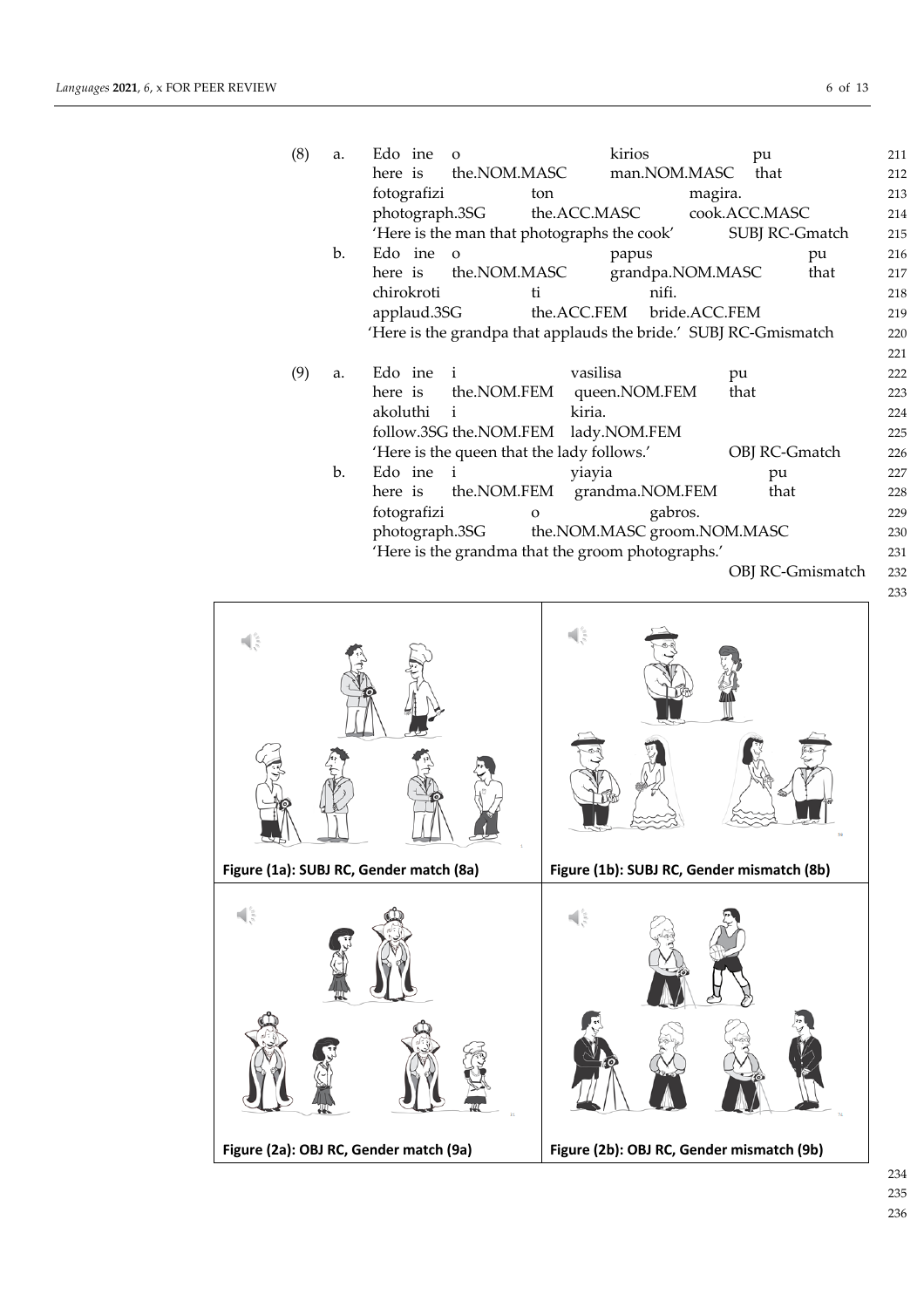The picture selection task was administered on a computer screen via a ppt. file. 237 There were three pictures in each slide, one that corresponded to the target picture and 238 two more. For SUB RCs, besides the target picture, there was a picture depicting the cor- 239 responding OBJ RC and a third one in which the subject of the target sentence performed 240 the action of the verb to another individual, see Figures (1a) and (2a), which contain the 241 picture sets for the SUB RCs in (8a) and (8b) respectively. For OBJ RCs, besides the target 242 picture, there was a picture of the counterpart SUB RC and a third one in which the object 243 of the target sentence performed the action of the verb to another individual. See Figures 244 (2a) and (2b) for the OBJ RCs in (9a) and (9b) respectively. Sentences were pseudo-ran- 245 domized, so that: 246

- o sentences with the same verb were not next to each other, 248
- o no more than two sentences of the same condition were next to each other, and 249
- o no more than two sentences with the target picture in the same position were 250 next to each other. 251
- o Furthermore, the position of the target picture was pseudo-randomized both 252 within each condition and within the entire protocol. 253

The sentences were recorded by two female native speakers of Greek, so that all par- 255 ticipants heard them in exactly the same manner and participants were instructed to 256 choose the picture that corresponded to the sentence they heard. In the beginning they 257 were presented with two slides that contained all characters of the task, and, subse- 258 quently, they were given four training sentences to match to the corresponding pictures. 259 It took two sessions for each child to complete the task. 260

#### 2.2.3. Experiment Version 2: Accusative marked relativized DPs 262

Version 2 of the experiment differs from Version 1 on the introductory instructions. 263 In this version the head of the RC surfaces with accusative case. This was the conse- 264 quence of embedding the RCs in the imperative form of the verb *dikse* (mu) 'show (me)'. 265

| (10) | a. | Dikse          | mu | ton                                                              | kirio                       |               | pu                      | 267 |
|------|----|----------------|----|------------------------------------------------------------------|-----------------------------|---------------|-------------------------|-----|
|      |    | show           | me | the.ACC.MASC man.ACC.MASC                                        |                             |               | that                    | 268 |
|      |    |                |    |                                                                  |                             |               |                         |     |
|      |    | fotografizi    |    | ton                                                              |                             | magira.       |                         | 269 |
|      |    | photograph.3SG |    |                                                                  | the.ACC.MASC                | cook.ACC.MASC |                         | 270 |
|      |    |                |    | 'Show me the man that photographs the cook.'                     |                             |               | SUBJ RC-Gmatch          | 271 |
|      | b. | Dikse          | mu | ton                                                              | papu                        |               | pu                      | 272 |
|      |    | show           | me | the.ACC.MASC grandpa.ACC.MASC                                    |                             |               | that                    | 273 |
|      |    | chirokroti     |    | ti.                                                              | nifi.                       |               |                         | 274 |
|      |    | applaud.3SG    |    | the.ACC.FEM                                                      | bride.ACC.FEM               |               |                         | 275 |
|      |    |                |    | 'Show me the grandpa that applauds the bride.' SUBJ RC-Gmismatch |                             |               |                         | 276 |
|      |    |                |    |                                                                  |                             |               |                         | 277 |
| (11) | a. | <b>Dikse</b>   | mu | ti.                                                              | vasilisa                    |               | pu                      | 278 |
|      |    | show           | me | the.ACC.FEM                                                      | queen.ACC.FEM               |               | that                    | 279 |
|      |    | akoluthi       |    | i                                                                | kiria.                      |               |                         | 280 |
|      |    | follow.3SG     |    | the.NOM.FEM                                                      | lady.NOM.FEM                |               |                         | 281 |
|      |    |                |    | 'Show me the queen that the lady follows.'                       |                             |               | OBJ RC-Gmatch           | 282 |
|      | b. | Dikse          | mu | ti                                                               | yiayia                      |               | pu                      | 283 |
|      |    | show           | me | the.ACC.FEM                                                      | grandma.ACC.FEM             |               | that                    | 284 |
|      |    | fotografizi    |    | $\Omega$                                                         | gabros.                     |               |                         | 285 |
|      |    | photograph.3SG |    |                                                                  | the NOM.MASC groom.NOM.MASC |               |                         | 286 |
|      |    |                |    | 'Show me the grandma that the groom photographs.'                |                             |               |                         | 287 |
|      |    |                |    |                                                                  |                             |               | <b>OBJ RC-Gmismatch</b> | 288 |
|      |    |                |    |                                                                  |                             |               |                         |     |

 $247$ 

254

261

266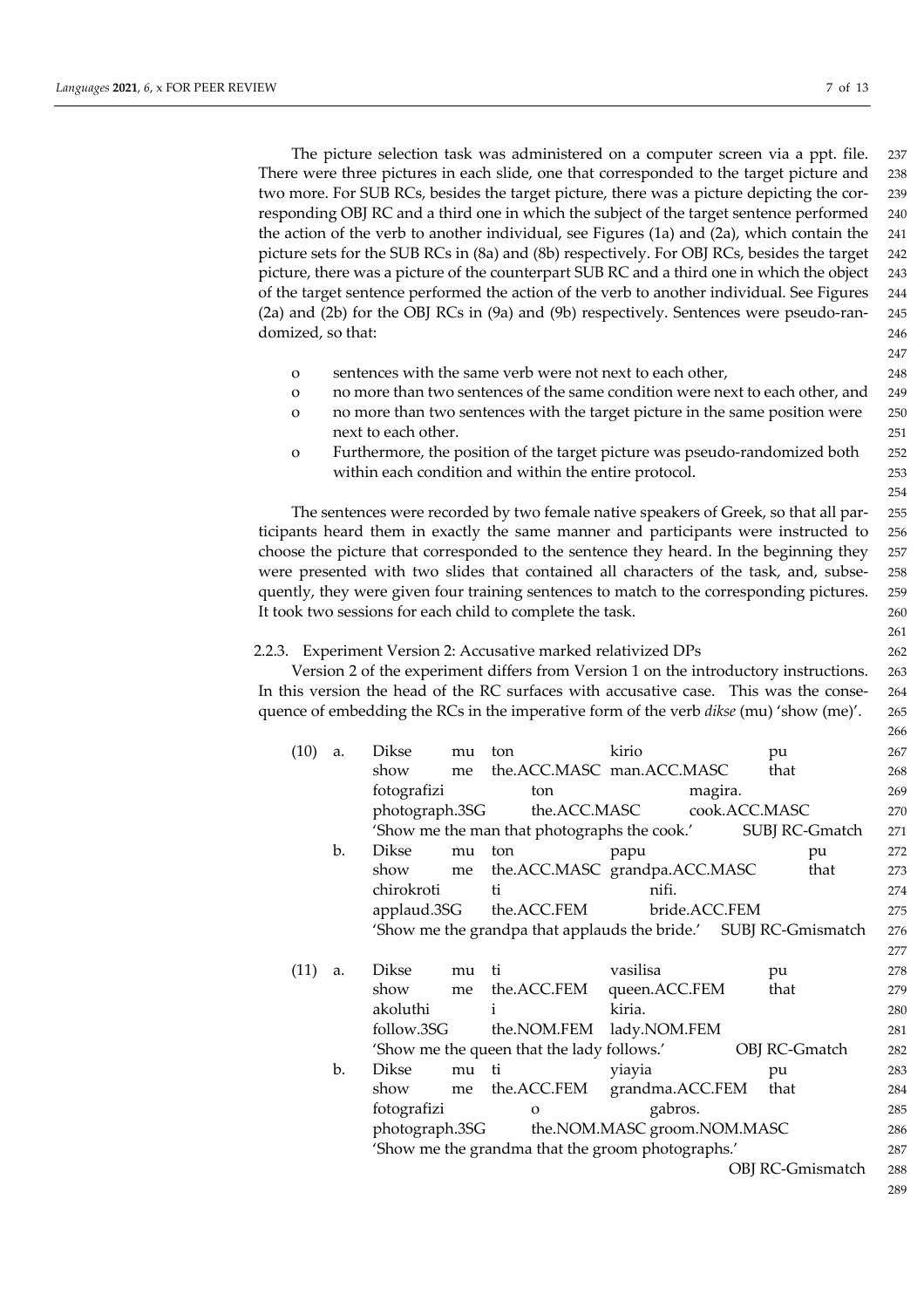Note that the head of the SUBJ RC has now accusative case, (10a)-(10b), which is dif- 290 ferent from the (nominative) case assigned in its extraction subject position. Likewise, the 291 head of the OBJ RC, (11), has accusative, which now is the same case it has in its extraction 292 (object) position. The two DPs that participate in the OBJ RC are not specified for the same 293 case feature in this version of the experiment. Hence, they differ in this respect from the 294 corresponding sentences of Version 1, where both DPs carried nominative, and raised the 295 concern as to whether same case specification could cause intervention effects. 296

- 297
- 

304

310

314

320

**3. Results** 298

*3.1 Version 1* 299

The data in Table 1 summarize the error rates of 27 out of the 32 children we assessed 300 in Version 1 of the experiment. 5 children were excluded because they had more than 2 301 errors in the 24 active sentences. The first line presents raw scores, and the second presents 302 the percentage of errors across conditions. 303

| Table 1: Errors on Version 1 of the experiment |           |              |                 |     |  |
|------------------------------------------------|-----------|--------------|-----------------|-----|--|
| SUBJ RCs OBJ RCs                               |           | OBI RCs      | OBI RCs         | 306 |  |
|                                                |           | Gender match | Gender mismatch | 307 |  |
| Errors total 59/648                            | 131/648   | 75/324       | 56/324          | 308 |  |
| Error rate $9.10\%$                            | $20.22\%$ | 23.15%       | 17.28%          | 309 |  |

#### *3.2 Version 2* 311

The data presented in Table 2 below summarize the responses of the 27 children on 312 Version 2 of the experiment. 313

| Table 2: Errors on Version 2 of the experiment |         |              |                 |     |  |  |
|------------------------------------------------|---------|--------------|-----------------|-----|--|--|
| SUBJ RCs OBJ RCs                               |         | OBI RCs      | OBI RCs         | 316 |  |  |
|                                                |         | Gender match | Gender mismatch | 317 |  |  |
| Errors total 86/648                            | 152/648 | 79/324       | 73/324          | 318 |  |  |
| Errors rate 13.27%                             | 23.46%  | 24.38%       | 22.53%          | 319 |  |  |

Repeated Measures Anova with Sentence Type (SUBJ RCs Version 1, OBJ RCs Ver- 321 sion 1, SUBJ RCs Version 2, OBJ RCs Version 2) with Bonferroni adjustment for multiple 322 comparisons was performed to investigate differences in performance between different 323 conditions. Results showed a significant difference in performance accuracy between 324 SUBJ RCs and OBJ RCs in Task 1 (Version 1), F(3, 24)=11.12, p=.028. A significant differ- 325 ence in performance was also found between SUBJ RCs and OBJ RCs in Task 2 (Version 326 2), F(3, 24)=10.18, p=.020 Comparison of accuracy between OBJ RCs in Task 1 (Version 1) 327 and OBJ RCs in Task 2 (Version 2) did not yield a significant difference, F (3,24)= 3.24, 328 p=1.00. Comparison of accuracy between SUBJ RCs in Task 1 (Version 1) and SUBJ RCs 329 in Task 2 (Version 2) did not yield a significant difference either,  $F(3,24)=4.17$ ,  $p=0.247$ . 330

In order to gain an understanding of the role of gender in the acquisition of Greek 331 RCs, paired samples t-test was performed to compare performance accuracy between OBJ 332 RCs match and OBJ RCs mismatch in Task 1 (Version 1). Analysis did not show a signifi- 333 cant difference between conditions, t(26)=1.44, p=.162. Paired samples t-test was also per- 334 formed to compare performance accuracy between OBJ RCs match and OBJ RCs mis- 335 match in Task 2 (Version 2). Analysis did not show a significant difference between con- 336 ditions either,  $t(26)=640$ ,  $p=.528$ . 337

# **4. Discussion** 339

Comparison of errors between SUBJ and OBJRCs in Task 1 showed a significant dif- 340 ference (p=.028), that is, children made more errors on OBJ RCs than on SUBJ RCs, as 341 expected. The errors on OBJ RCs were further investigated with regard to gender fea- 342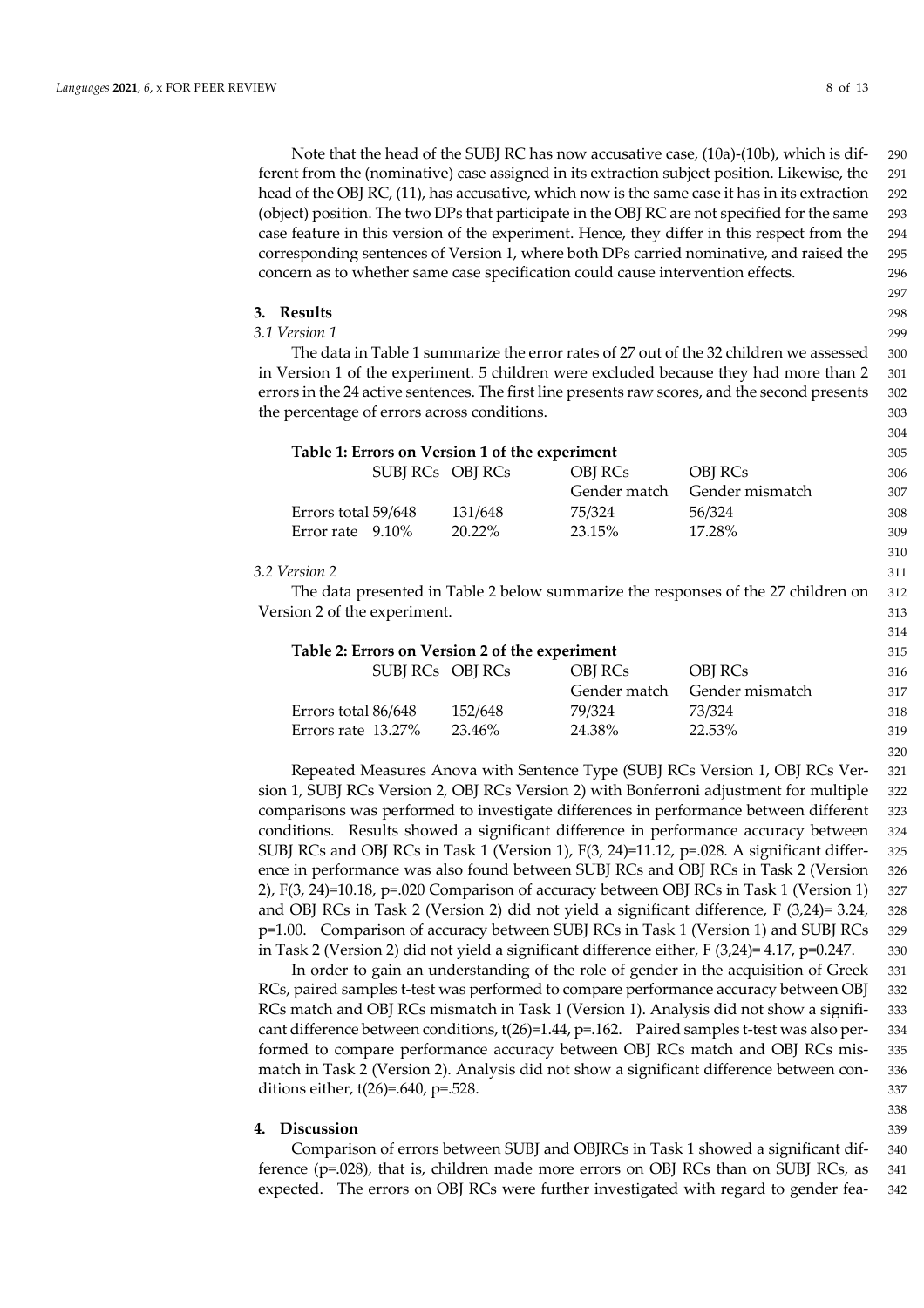ture. Table 1 demonstrates that comparison between OBJ RCs-match and OBJ RCs-mis- 343 match does not show a significant difference  $(p=162)$ , namely, children did not benefit on 344 OBJ RCs when the participating DPs had a different gender feature. 345

The first conclusions to draw are that: a) OBJ RCs indeed create a significantly bigger 346 problem than SUB RCs for the Greek-speaking children, confirming previous findings for 347 Greek (Varlokosta et al. (2015) i.a.), b) same value for the feature gender does not consti- 348 tute an additional source of difficulty for the comprehension of OBJ RCs in children's 349 grammar. It should be noted that Version 1 did not control for potential effects of the case 350 of the head noun. Recall that the RCs in Version 1 are introduced by the instruction 'here 351 is ...', with the consequence that the DP that follows has nominative case. Both the relativ- 352 ized subjects, (8), and the relativized objects, (9), carry nominative case morphology, 353 which is distinct and overt in Greek. Hence, in OBJ RCs, (9), noninative case, NOM, may 354 be involved in the computation of similarity between the moved object and the interven- 355 ing subject, and induce intervention effects which would render OBJ RCs even more dif- 356 ficult. Moreover, the relativized object of OBJ RCs has nominative case, and this may be 357 another source of additional difficulty, besides intervention effects. We will return to these 358 issues after we discuss the results from Version 2 of the experiment. 359

The subject/object asymmetry holds in Version 2 as well, with the difference between 360 SUBJ and OBJRCs being statistically significant (p=.020). Moreover, comparison between 361 OBJ RCs-match and OBJ RCs-mismatch does not show a significant difference either 362 (p=.528). This means that children did not benefit on OBJ RCs in Version 2 of the experi- 363 ment when the participating DPs had a different gender feature. Recall that in this version 364 of the experiment OBJ RCs did not face the additional issues raised in Version 1 of the 365 experiment, since a) the relativized DP had the same case as in its extraction site (accusa- 366 tive), and b) the two DPs of the sentence did not have the same case. It seems safe to 367 conclude, therefore, that gender is not involved in intervention effects in early Greek. This 368 is expected on the basis of the claim that only active morphosyntactic features trigger such 369 effects in early language, and we have no reason to believe that gender is an active mor- 370 phosyntactic feature in Greek in the relevant sense. 371

At this point we are also in a position to understand whether morphological case is 372 a feature that may induce locality effects in early Greek. This is because the two DPs of 373 OBJ RCs are specified for the same morphological case (nominative-nominative) in Ver- 374 sion 1 of the experiment, but for different case (accusative-nominative) in Version 2. Re- 375 sults extracted from the respective Tables constitute the Table below: 376

|                      | Table 3: Case and intervention effects |                           | 378 |
|----------------------|----------------------------------------|---------------------------|-----|
|                      | OBI RCs                                | OBI RCs                   | 379 |
|                      | Version 1 – Case match                 | Version 2 – Case mismatch | 380 |
| Errors total 131/648 |                                        | 152/648                   | 381 |
| Error rate $20.22\%$ |                                        | 23.46%                    | 382 |
|                      |                                        |                           | 383 |

If case induced intervention effects, hence, posed additional difficulties on children's 384 grammar, we would expect the OBJ RCs of Version 1 of the experiment to be more difficult 385 than those of Version 2, as they contain two DPs with the same (nominative) case. This 386 is not so, however, and we see that there were fewer errors on the first set of OBJ RCs, in 387 fact, the difference between the two OBJ RCs is not statistically significant ( $p=162$ ). We 388 conclude, therefore, that case, which is overtly and distinctively marked on feminine and 389 masculine DPs in Greek, does not induce intervention effects in child language. 390

# *4.1 Case of the relativized DP and its extraction site* 392

A final issue that concerns this work is whether it matters if the case of the relativized 393 DP is different from the case it has in its extraction site. Recall that, in Version 1 of the 394 experiment, the relativized object of OBJ RCs has nominative case, rather than the accusa- 395 tive it receives in its extraction site, (8a) repeated below. 396

391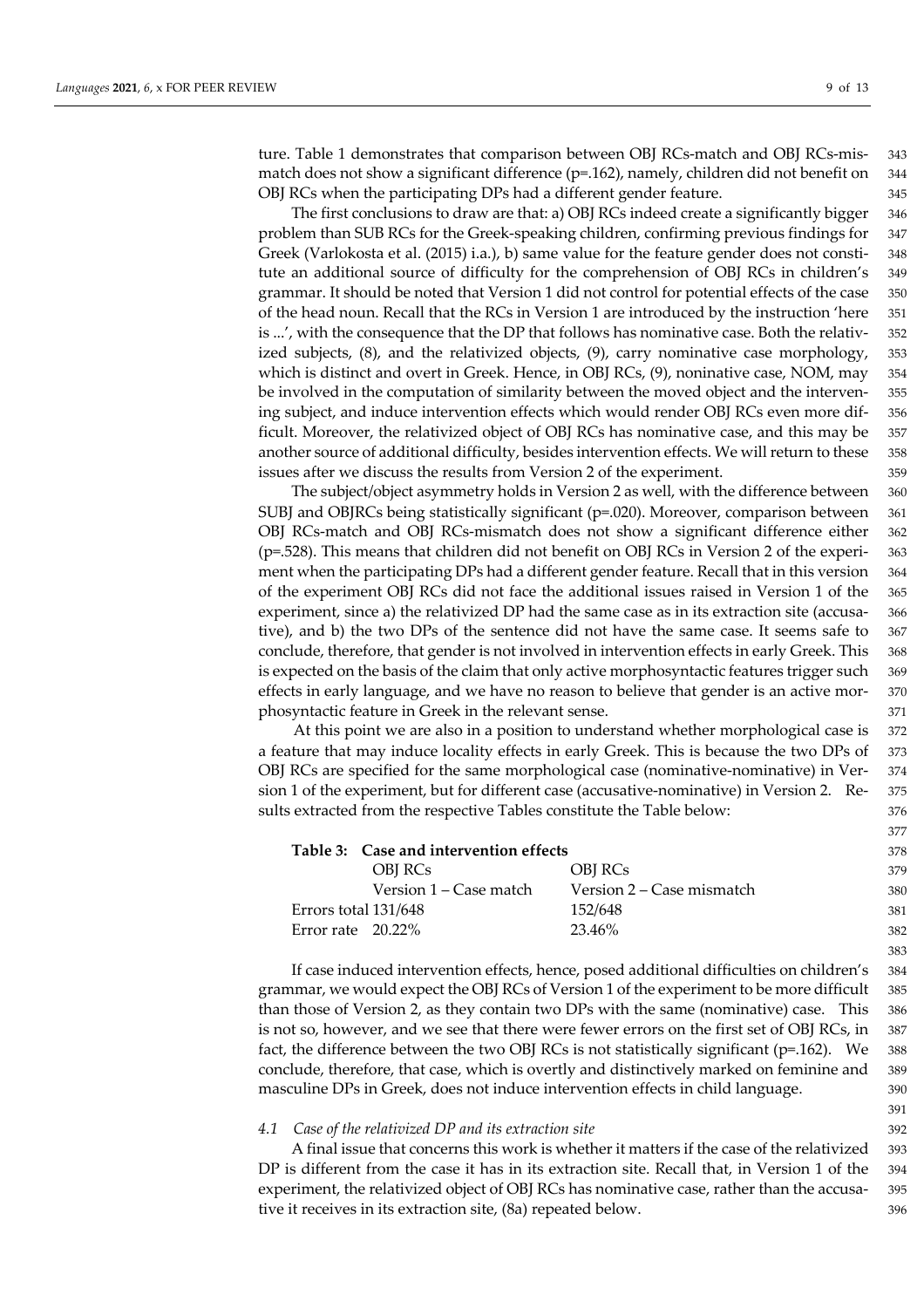407

413

421

427

|  |      |                          |                                            |                           |    |                 | $\sim$ $\sim$ $\sim$ |  |
|--|------|--------------------------|--------------------------------------------|---------------------------|----|-----------------|----------------------|--|
|  | (8a) | Edo ine i                |                                            | vasilisa                  | pu | akoluthi        | 398                  |  |
|  |      | here is                  |                                            | the.NOM.FEM queen.NOM.FEM |    | that follow.3SG | 399                  |  |
|  |      |                          | kiria.                                     |                           |    |                 | 400                  |  |
|  |      | the.NOM.FEM lady.NOM.FEM |                                            |                           |    |                 |                      |  |
|  |      |                          | 'Here is the queen that the lady follows.' |                           |    |                 | 402                  |  |
|  |      |                          |                                            |                           |    |                 | 403                  |  |

On the other, in Version 2 of the experiment, the relativized subject of SUBJ RCs has 404 accusative case, rather than the nominative it has in its extraction (subject) position, see 405 (7a), repeated below: 406

| (10a) | Dikse          | mu | ton                                          | kirio |               | pu   | 408 |
|-------|----------------|----|----------------------------------------------|-------|---------------|------|-----|
|       | show           |    | me the.ACC.MASC man.ACC.MASC                 |       |               | that | 409 |
|       | fotografizi    |    | ton                                          |       | magira.       |      | 410 |
|       | photograph.3SG |    | the.ACC.MASC                                 |       | cook.ACC.MASC |      | 411 |
|       |                |    | 'Show me the man that photographs the cook.' |       |               |      | 412 |

Does it matter for children if an (extracted) object appears with nominative case, or 414 an (extracted) subject appears with accusative? Given the omnipresence of Greek case 415 morphology, an answer to this question is important for the validity of the various exper- 416 iments that are administered to children, whose results may otherwise be contaminated. 417 The relevant data are below. Notice that the data we compare for OBJ RCs are the same 418 as those that investigated the possible intervention effects of case. Unlike then, however, 419 this comparison extends to SUBJ RCs as well.  $420$ 

|                      |                 | Table 4: Case and the extraction site of the relativized DP |                     |           | 422 |
|----------------------|-----------------|-------------------------------------------------------------|---------------------|-----------|-----|
|                      | OBI RCs OBI RCs |                                                             | SUBJ RCs SUBJ RCs   |           | 423 |
|                      |                 | Version 1 Version 2                                         | Version 1 Version 2 |           | 424 |
| Errors total 131/648 |                 | 152/648                                                     | 59/648              | 86/648    | 425 |
| Error rate $20.22\%$ |                 | 23.46%                                                      | 9.10%               | $13.27\%$ | 426 |

If we compare the two versions of OBJ RCs, which differ in that in Version 1 the 428 relativized object has nominative case, but in Version 2 it has accusative, we see that the 429 difference (20.22% vs. 23.46%) is not a significant one ( $p=162$ ). If we compare the two 430 versions of SUBJ RCs, that is when the relativized subject has nominative with when it 431 has accusative case, (9.10% vs. 13.27%), the difference is not significant either (p=0.247). 432

Before concluding, we should mention a study that has been brought to our attention 433 several times because it appears at first glance to investigate, in a slightly different man- 434 ner, to the issue that concerns this last section. Guasti et al. (2012) investigated the effects 435 of morphological case in the comprehension of subject and object RCs in Greek and Italian, 436 via comprehension experiments with 27 Italian-speaking children (Range: 4.5-6.5) and 43 437 Greek-speaking children (Range: 4.5-6.5). Their experiments comprised pairs of sentences 438 which differ in the way the grammatical function of the DPs, that is, subject/object, is dis-<br>439 tinguished in the RC. For instance, the RCs in (12a) and (12b) feature two DPs formed with 440 the articles *to* and *ta* (neuter SG and PL respectively). *To* and *0* are ambiguous between 441 nominative and accusative case so in principle, the DPs in examples like (12) could be 442 used as subjects or objects of the verb. The only way in which the grammatical function of 443 neuter DPs can be distinguished in RCs is via subject agreement on the verb. Concretely, 444 the RC in (12a) is a SUBJ RC because the verb agrees in number with the relativized DP, 445 *to alogo* 'the horse'. On the other hand, the RC in (12b) is an OBJ RC because the verb 446 displays 3PL agreement, which is the number specification of the post-verbal subject. 447

448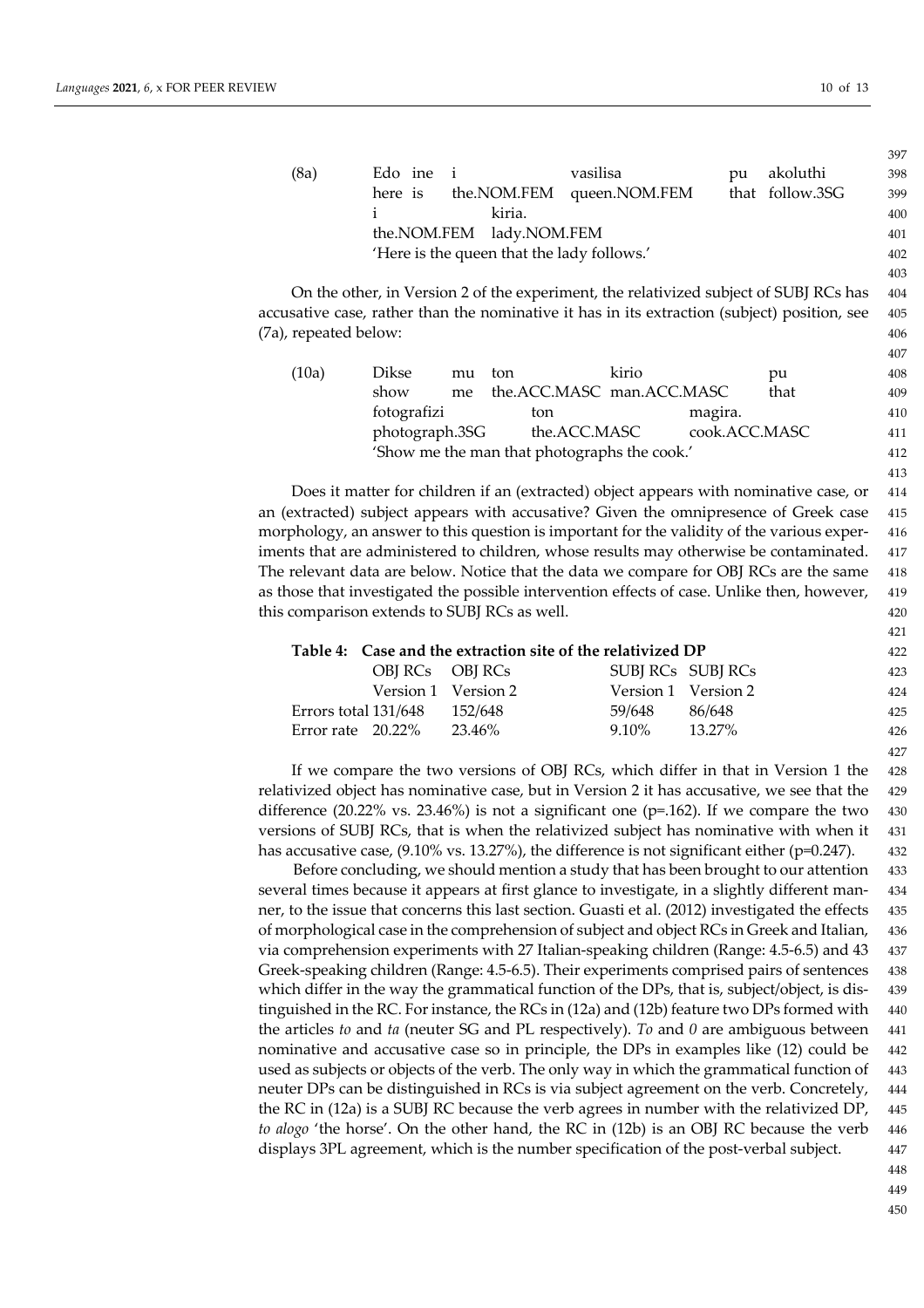| (12 | a. | <b>Dikse</b>                               | mu | to                                          | alogo                                  |    | 451 |
|-----|----|--------------------------------------------|----|---------------------------------------------|----------------------------------------|----|-----|
|     |    | show                                       | me |                                             | the.NOM.NEUT.SG horse.NOM.NEUT.SG      |    | 452 |
|     |    | kiniga<br>pu                               |    | ta                                          | liontaria.                             |    | 453 |
|     |    |                                            |    | that chase.3SG the.ACC.NEUT.PL              | lions.ACC.NEUT.PL                      |    | 454 |
|     |    | 'Show me the horse that chases the lions.' |    |                                             |                                        |    |     |
|     | b. | Dikse                                      | mu | to                                          | alogo                                  | pu | 456 |
|     |    | show                                       | me |                                             | the.ACC.NEUT.SG horse.ACC.NEUT.SG that |    | 457 |
|     |    | kinigun                                    | ta |                                             | liontaria.                             |    | 458 |
|     |    |                                            |    | chase.3PL the.NOM.NEUT.PL lions.NOM.NEUT.PL |                                        |    | 459 |
|     |    | 'Show me the horse that the lions chase.'  |    |                                             |                                        |    |     |
|     |    |                                            |    |                                             |                                        |    | 461 |

In (13), the verb carries 3SG agreement in both cases. Nonetheless, the gender of the 462 DPs is feminine and the article combining with feminine DPs is different in nominative 463 and accusative case, that is, *i* and *tin* respectively. With DPs, as those formed with *i* or *tin*, 464 that are unambiguously marked with case, OBJ RCs are distinguished from SUBJ RCs by 465 their case marking. For instance, (13a) features a SUBJ RC: the post-verbal DP carries ac- 466 cusative case and thus, functions as the object of the verb of the RC. The relativized DP 467 can only function as the SUBJ of the verb of the RC, but is assigned accusative case in its 468 surface position from the matrix verb. In (13b), the postverbal DP carries nominative case 469 and thus it is interpreted as the subject of the verb. The relativized DP is the object of the 470 verb of the RC and is marked with accusative case, as expected. 471

| (13) | a.             | Dikse                                      | mu    | ti                           | maimu             | 473 |
|------|----------------|--------------------------------------------|-------|------------------------------|-------------------|-----|
|      |                | show                                       |       | me the.NOM.FEM.SG            | monkey.NOM.FEM.SG | 474 |
|      |                | pleni<br>pu                                |       | tin                          | arkuda.           | 475 |
|      |                |                                            |       | that wash.3SG the.ACC.FEM.SG | bear.ACC.FEM.SG   | 476 |
|      |                | 'Show me the monkey that washes the bear.' |       |                              |                   |     |
|      | $\mathbf{b}$ . | <b>Dikse</b>                               | mu    | - ti                         | maimu             | 478 |
|      |                | show                                       |       | me the.ACC.FEM.SG            | monkey.ACC.FEM.SG | 479 |
|      |                | pu                                         | pleni | 1                            | arkuda.           | 480 |
|      |                | that                                       |       | wash.3SG the.NOM.FEM.SG      | bear.NOM.FEM.SG   | 481 |
|      |                | 'Show me the monkey that the bear washes.' |       |                              |                   |     |
|      |                |                                            |       |                              |                   | 483 |

As far as the more general phenomenon goes, Guasti et al. observe an SUBJ/OBJ 484 asymmetry in the comprehension of RCs showing, as expected, that SUBJ RCs are easier 485 to comprehend. They also present a formal explanation of this asymmetry using machin- 486 ery that has been introduced in previous work by Franck et al. (2006). Setting this asym- 487 metry aside, the novel, and more interesting, finding in Guasti et al. is that Greek-speaking 488 children comprehend better the kind of OBJ RCs in (13b), where the function of the DPs 489 is disambiguated by morphological case marking, than those of (12b) where it is disam- 490 biguated by number.<sup>7</sup> This is the finding that led Guasti et al. (2012) to the conclusion that 491 morphological case matters for the comprehension of RCs. It is important to note, how- 492 ever, that their work does not extend to a central question of ours, namely, whether case 493 plays any role in the computation of locality, in the same way that gender and other formal 494 features have been argued to do (cf. Belletti et al. 2012 i.a.). In fact, case is not expected to 495 play any different role in the computation of locality in (12b) and (13b) because in both 496 examples, the relativized object has accusative case which is different from the nominative 497 case carried by the subject. The only thing that is different between (12b) and (13b) is the 498

<sup>7</sup> Furthermore, it is observed that Italian-speaking children perform better in SUBJ RCs than Greekspeaking children. This is explained in rather loose terms in Guasti et al. (2012), assuming that '[...] changing the grammatical function from the main clause to the RC has a penalty in Greek, but not in Italian.' We do not understand what this penalty can be, and why it only holds in Greek.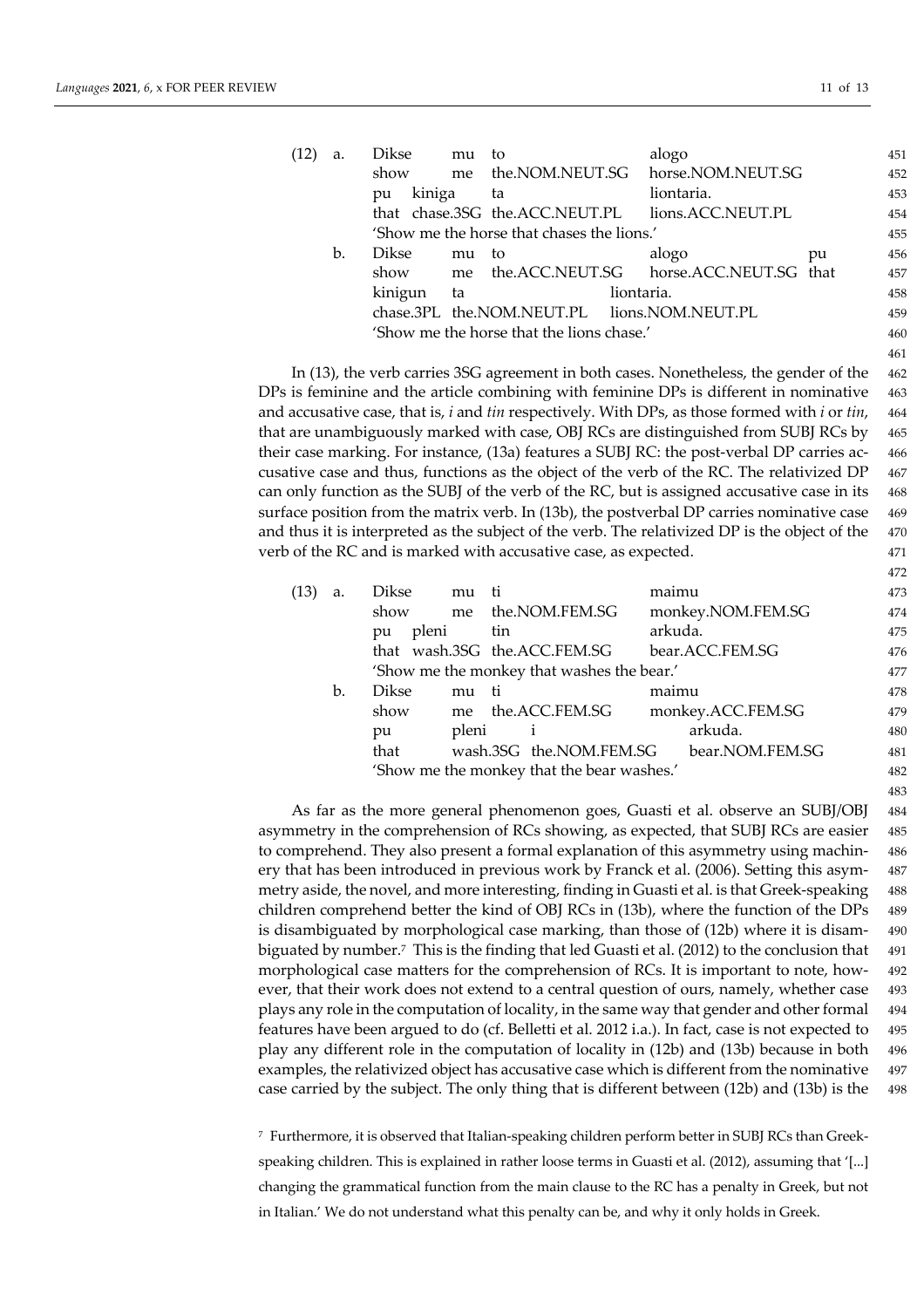morphological exponence of nominative case: in the first, it is syncretic with the accusative 499 whereas in the latter, it is not. This difference is not predicted to play a role in the compu- 500 tation of locality in any obvious manner, however.  $501$ 

#### **5. Discussion and Conclusions** 503

The paper presented results from a new study examining the role of gender and case 504 in the comprehension of SUBJ and OBJ RCs by typically developing Greek speaking chil- 505 dren. The results of the study showed (i) that neither gender nor case pose additional 506 difficulties in the comprehension of OBJ RCs by the 27 typically developing children we 507 assessed, and (ii) that OBJ RCs are systematically more difficult than SUBJ RCs, just as has 508 been shown in several previous studies. In regard to (i), Greek behaves like Italian where 509 gender does not impose additional difficulties in the comprehension of RCs. Importantly, 510 a common property of both languages is that in neither of them gender qualifies as a syn- 511 tactically active feature. In Greek as well as in Italian, this can be witnessed by the fact 512 that, in contrast to, e.g., Hebrew, gender is not morphologically realized on the verb. Sim- 513 ilarly, case is not syntactically active in Greek either. As discussed, the fact that gender 514 does not impose additional difficulties as well as the fact that case and gender pattern 515 alike in regard to comprehension of RCs finds an immediate explanation in the most re- 516 cent version of RM; this version is advocated in a growing body of literature, and contends 517 that only the syntactically active features are relevant in the computation of locality. 518

# **References** 520

| Adani, Flavia, Heather KJ Van der Lely, Matteo Forgiarini, and Maria Teresa Guasti. "Grammatical feature dissimilarities make 521 |     |
|-----------------------------------------------------------------------------------------------------------------------------------|-----|
| relative clauses easier: A comprehension study with Italian children." Lingua 120, no. 9 (2010): 2148-2166.                       | 522 |

- 2. Angelopoulos, Nikolaos. *Complementizers and Prepositions as probes: Insights from Greek*. University of California, Los Angeles, 523 2019. **Samuel State State State State State State State State State State State State State State State State St**
- 3. Belletti, Adriana, Naama Friedmann, Dominique Brunato, and Luigi Rizzi. "Does gender make a difference? Comparing the 525 effect of gender on children's comprehension of relative clauses in Hebrew and Italian." *Lingua* 122, no. 10 (2012): 1053-1069. 526
- 4. Brown, H. Douglas. "Children's comprehension of relativized English sentences." *Child Development* (1971): 1923-1936. 527
- 5. Cook, Vivian J. "Strategies in the comprehension of relative clauses." *Language and Speech* 18, no. 3 (1975): 204-212. 528
- 6. Frazier, Lyn, and Charles Clifton Jr. "Successive cyclicity in the grammar and the parser." *Language and cognitive processes* 4, no. 529 2 (1989): 93-126. 530
- 7. Friedmann, Naama, Adriana Belletti, and Luigi Rizzi. "Relativized relatives: Types of intervention in the acquisition of A-bar 531 dependencies." *Lingua* 119, no. 1 (2009): 67-88. 532
- 8. Friedmann, Naama, Luigi Rizzi, and Adriana Belletti. "No case for Case in locality: Case does not help interpretation when 533 intervention blocks A-bar chains." *Glossa: a journal of general linguistics* 2, no. 1 (2017). 534
- 9. Garraffa, Maria, and Nino Grillo. "Canonicity effects as grammatical phenomena." *Journal of neurolinguistics* 21, no. 2 (2008): 177- 535 197. 536
- 10. Grillo, Nino. "Generalized Minimality: Feature impoverishment and comprehension deficits in agrammatism." *Lingua* 119, no. 537 10 (2009): 1426-1443. 538
- 11. Guasti, Maria Teresa, Stavroula Stavrakaki, and Fabrizio Arosio. "Cross-linguistic differences and similarities in the acquisition 539 of relative clauses: Evidence from Greek and Italian." *Lingua* 122, no. 6 (2012): 700-713. 540
- 12. Kotzoglou, George. "Subject–verb Inversion in Greek: implications for Head Movement and typology." *Journal of Universal Lan-* 541 *guage* 7, no. 1 (2006): 91-137. 542
- 13. Nerantzini, Michaela, Spyridoula Varlokosta, Despina Papadopoulou, and Roelien Bastiaanse. "Wh-questions and relative 543 clauses in Greek agrammatism: Evidence from comprehension and production." *Aphasiology* 28, no. 4 (2014): 490-514. 544
- 14. Rizzi, Luigi. "Locality and left periphery." *Structures and beyond: The cartography of syntactic structures* 3 (2004): 223-251. 545
- 15. Rizzi, Luigi. "Locality." *Lingua* 130 (2013): 169-186. 546
- 16. Rizzi, Luigi. *Relativized minimality*. Cambridge: MIT Press, 1990. 547
- 17. Roussou, Anna. "Complement clauses: Case and argumenthood." *Linguistic Variation: Structure and Interpretation. Studies in* 548 *Honor of M. Rita Manzini* 132 (2020): 609-632. 549
- 18. Shlonsky, Ur. *Clause structure and word order in Hebrew and Arabic: An essay in comparative Semitic syntax*. Oxford University Press, 550 1997. 551
- 19. Tavakolian, Susan L. "The conjoined-clause analysis of relative clauses and other structures." *University of Massachusetts Occa-* 552 *sional Papers in Linguistics* 3, no. 2 (1978): 3.  $\frac{1}{2}$  553
- 20. Terzi, Arhonto, and Vicky Nanousi. "Intervention effects in the relative clauses of agrammatics: The role of gender and 554 case." *Glossa: a journal of general linguistics* 3, no. 1 (2018). 555